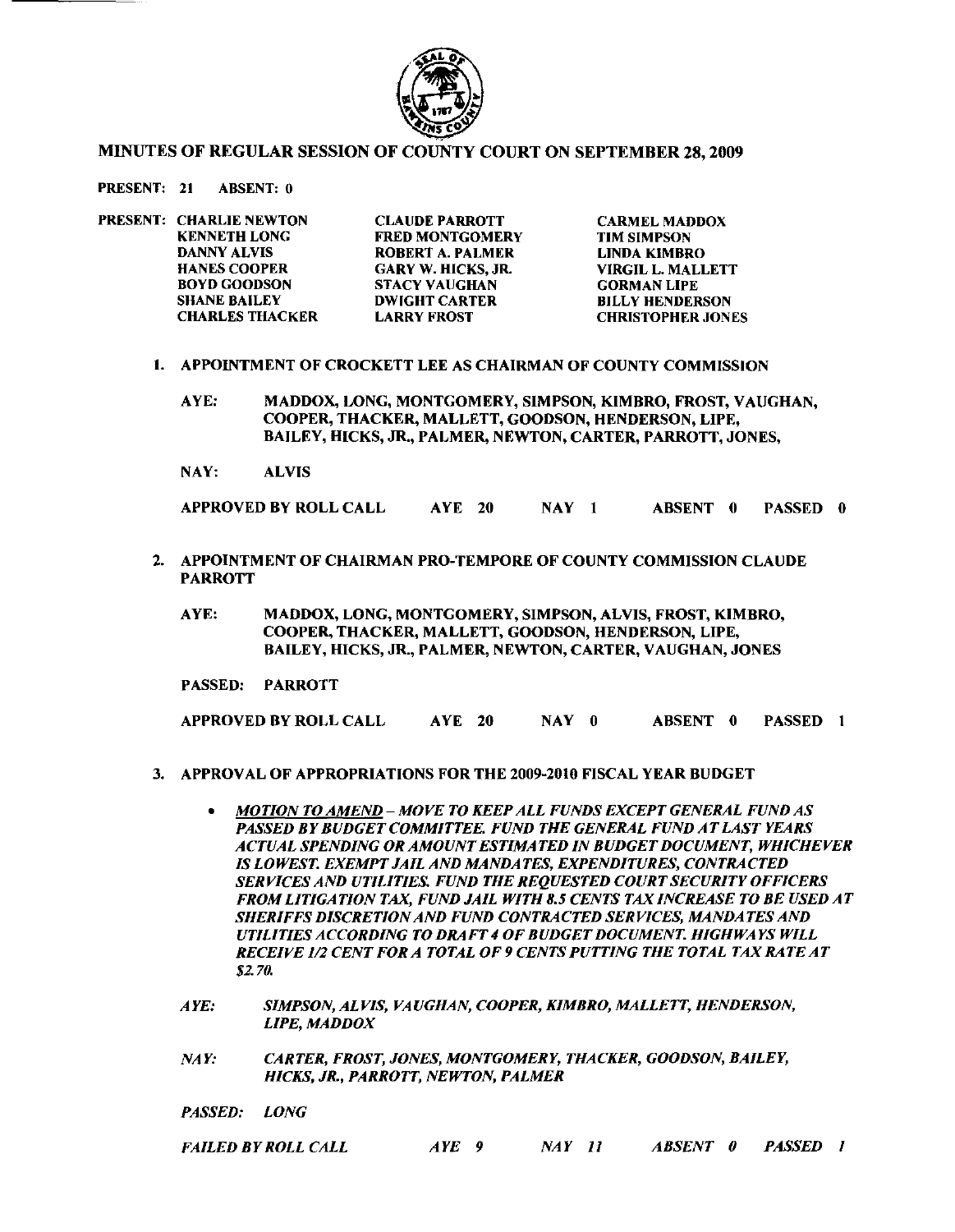- VOTE ON ORIGINAL RESOLUTION 2009/09/03
- AYE: MONTGOMERY, SIMPSON, GOODSON, HENDERSON, PARROTT, MADDOX
- NAY: CARTER, FROST, JONES, ALVIS, VAUGHAN, THACKER, COOPER, KIMBRO, MALLETT, L1PE, BAILEY, HICKS, JR., NEWTON, PALMER
- PASSED: LONG

| FAILED BY ROLL CALL | AYE 6 | <b>NAY</b> 14 |  | ABSENT 0 PASSED 1 |  |
|---------------------|-------|---------------|--|-------------------|--|
|                     |       |               |  |                   |  |

- *• MOTION TO RECONSIDER RECONSIDER RESOLUTION 1009109103*
- *A YE: CARTER, JONES, ALVIS, VA UGHAN, COOPER, KIMBRO, MALLETT, HENDERSON, LIPE, MADDOX, NEWTON, PALMER*
- *NAY: FROST, MONTGOMERY, SIMPSON, THACKER, GOODSON, BAILEY, HICKS, JR., PARROTT*

*PASSED: LONG*

*MOTION PASSED AYE 11 NAY 8 ABSENT 0 PASSED 1*

- *• MOTION TO AMEND RE-INTRODUCED MOVE TO KEEP ALL FUNDS EXCEPT GENERAL FUND AS PASSED BY BUDGET COMMITTEE. FUND THE GENERAL FUND ATLAST YEARS ACTUAL SPENDING OR AMOUNTESTIMATED IN BUDGET DOCUMENT, WHICHEVER IS LOWEST. EXEMPT JAIL AND MANDATES, EXPENDITURES, CONTRACTED SERVICES AND UTILITIES. FUND THE REQUESTED COURT SECURITY OFFICERS FROM LITIGATION TAX, FUND JAIL WITH* 8.5 *CENTS TAX INCREASE TO BE USED ATSHERIFFS DISCRETIONAND FUND CONTRACTED SERVICES, MANDATES AND UTILITIES ACCORDING TO DRAFT* 4 *OF BUDGET DOCUMENT. HIGHWAYS WILL RECEIVE 1/1 CENT FOR A TOTAL OF* 9 *CENTS PUTTING THE TOTAL TAX RATEAT \$1.70.*
- *AYE: ALVIS, VAUGHAN, COOPER, KIMBRO, MALLETT, HENDERSON, LIPE, MADDOX, NEWTON, PALMER*
- *NAY: CARTER, FROST, JONES, MONTGOMERY, SIMPSON, THACKER, GOODSON, BAILEY, HICKS, JR., PARROTT*
- *PASSED: LONG*

*TIE VOTE* - *COUNTY MAYOR VOTED AYE*

*MOTION PASSED AYE 11 NAY 10 ABSENT 0 PASSED I*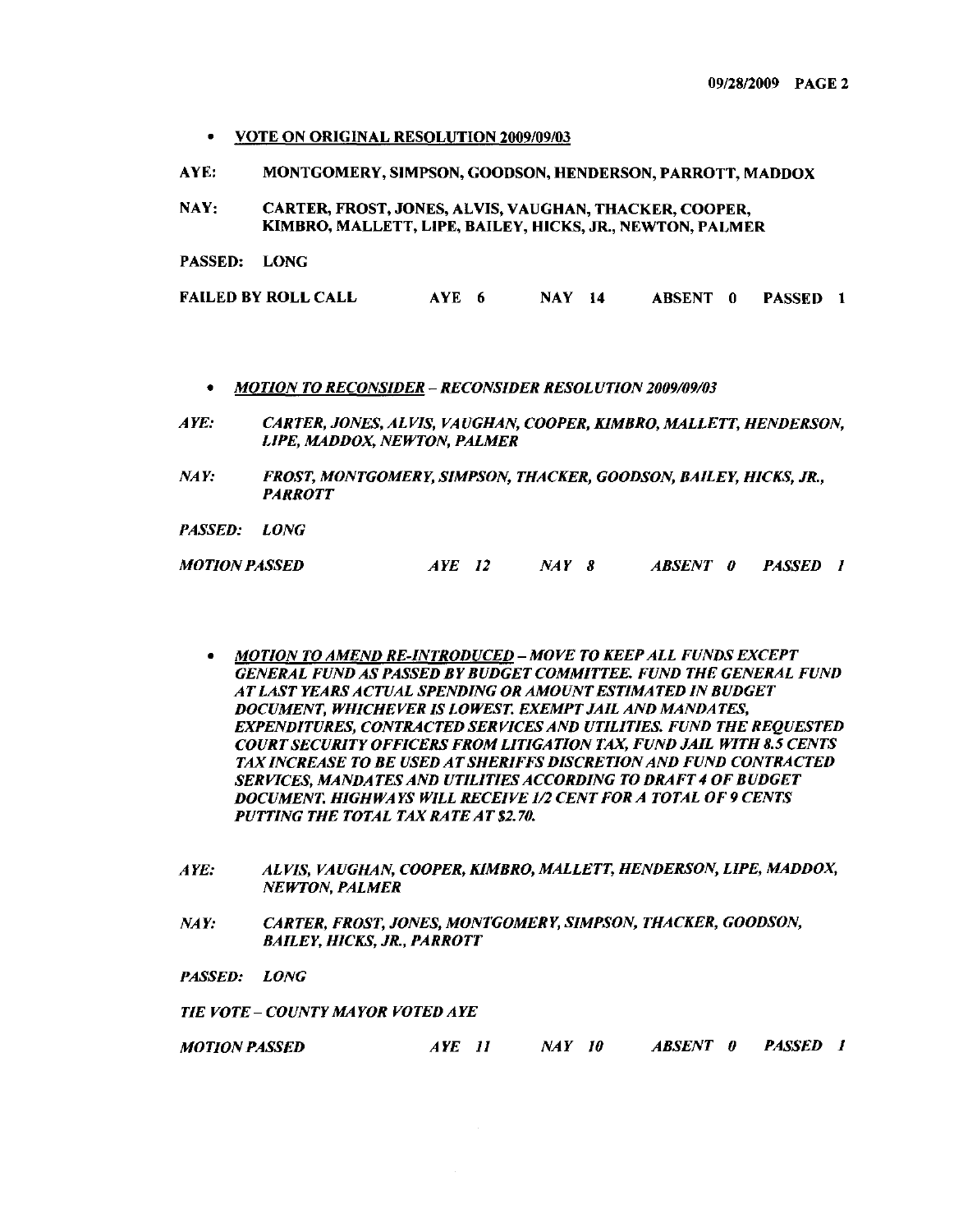- *• VOTE ON RESOLUTION2009109103 ASAMENDED*
- *A YE: ALVIS, VA UGHAN, COOPER, KIMBRO, MALLETT, HENDERSON, LlPE, MADDOX, NEWTON, PALMER*
- *NAY: CARTER, FROST, JONES, MONTGOMERY, SIMPSON, THACKER, GOODSON, BAlLEY, HICKS, JR., PARROTT*
- *PASSED: LONG*

*TIE VOTE* - *COUNTY MAYOR VOTED AYE*

*APPROVED AS AMENDED AYE 11 NAY 10 ABSENT 0 PASSED I*

4. MAKING APPROPRIATIONS TO NON-PROFIT CHARITABLE ORGANIZATIONS OF HAWKINS COUNTY, TENNESSEE FOR THE FISCAL YEAR BEGINNING JULY 1,2009 AND ENDING JUNE 30, 2010

RESOLUTION PULLED

5. FIXING THE TAX LEVY FOR THE 2009-2010 FISCAL YEAR

RESOLUTION PULLED

- 6. AUTHORIZING PREPARATION AND SUBMISSION OF AN APPLICATION FOR QUALIFIED SCHOOL CONSTRUCTION BONDS FROM THE TENNESSEE STATE SCHOOL BOND AUTHORITY AND AUTHORIZING THE ACCEPTANCE OF SAID BONDS
	- AYE: MADDOX, LONG, MONTGOMERY, SIMPSON, ALVIS, FROST, COOPER, THACKER, MALLETT, GOODSON, HENDERSON, LIPE, BAILEY, HICKS, JR., PALMER, NEWTON, CARTER, PARROTT, JONES, KIMBRO, VAUGHAN

APPROVED BY ROLL CALL AYE 21 NAY 0 ABSENT 0 PASSED 0

- 7. GENERAL PURPOSE SCHOOL FUND TRANSFER TO FEDERAL PROJECTS FUND
	- AYE: MADDOX, LONG, MONTGOMERY, SIMPSON, ALVIS, FROST, COOPER, THACKER, MALLETT, GOODSON, HENDERSON, L1PE, BAILEY, HICKS, JR., PALMER, NEWTON, CARTER, PARROTT, JONES, KIMBRO, VAUGHAN

APPROVED BY ROLL CALL AYE 21 NAY 0 ABSENT 0 PASSED 0